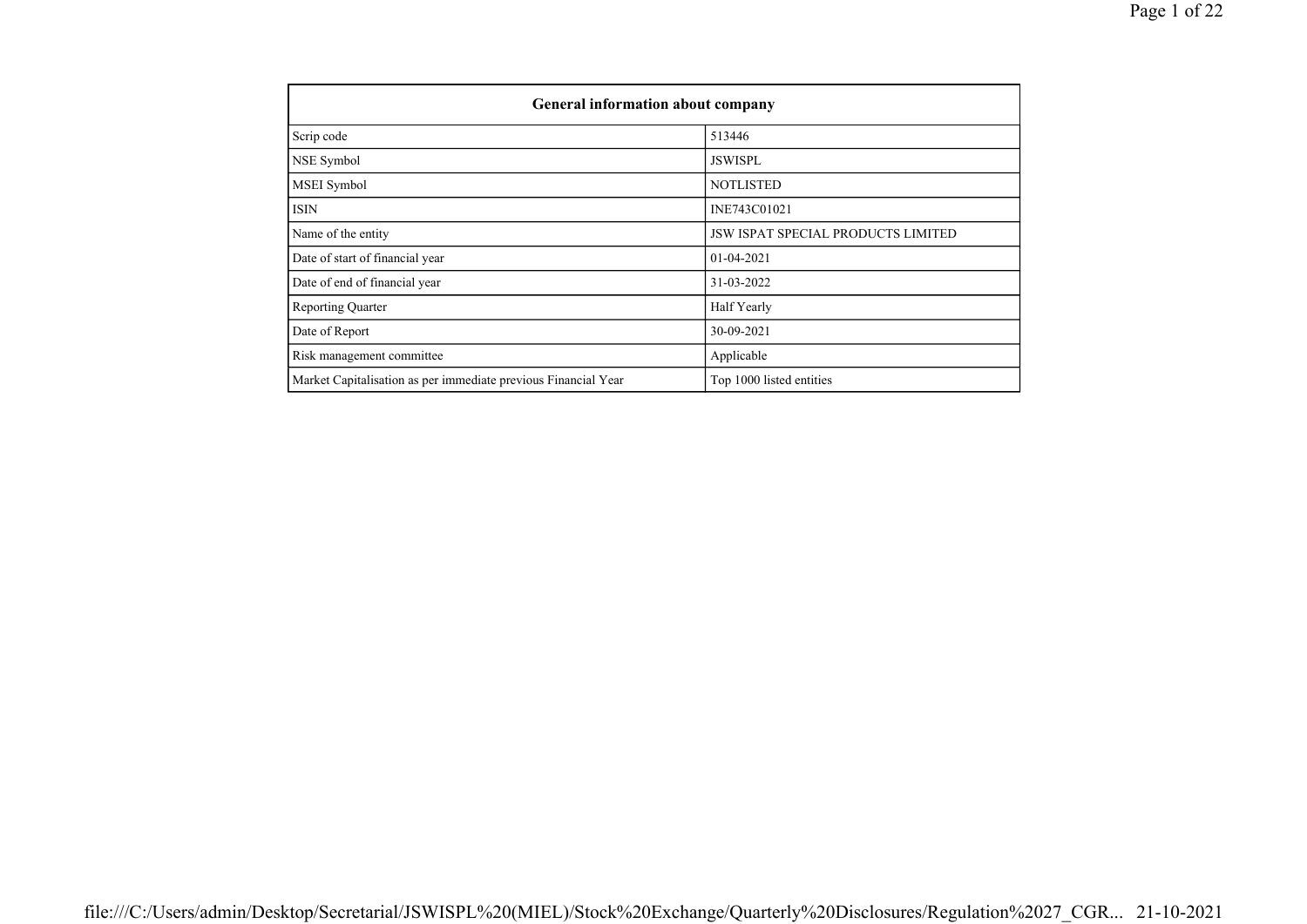|                |                                                                                                                                                                                                                                                                                                                                                                                                                                                            |                                                   |            |          |                                                       |                   |                                            |                                                                                                                                                |                                                                                                                                                                   |                                                                                                                                                                          | <b>Annexure I</b>                                                                                                                                                                                       |                                      |                                             |                |   |              |                |          |  |  |
|----------------|------------------------------------------------------------------------------------------------------------------------------------------------------------------------------------------------------------------------------------------------------------------------------------------------------------------------------------------------------------------------------------------------------------------------------------------------------------|---------------------------------------------------|------------|----------|-------------------------------------------------------|-------------------|--------------------------------------------|------------------------------------------------------------------------------------------------------------------------------------------------|-------------------------------------------------------------------------------------------------------------------------------------------------------------------|--------------------------------------------------------------------------------------------------------------------------------------------------------------------------|---------------------------------------------------------------------------------------------------------------------------------------------------------------------------------------------------------|--------------------------------------|---------------------------------------------|----------------|---|--------------|----------------|----------|--|--|
|                | Annexure I to be submitted by listed entity on quarterly basis                                                                                                                                                                                                                                                                                                                                                                                             |                                                   |            |          |                                                       |                   |                                            |                                                                                                                                                |                                                                                                                                                                   |                                                                                                                                                                          |                                                                                                                                                                                                         |                                      |                                             |                |   |              |                |          |  |  |
|                | I. Composition of Board of Directors                                                                                                                                                                                                                                                                                                                                                                                                                       |                                                   |            |          |                                                       |                   |                                            |                                                                                                                                                |                                                                                                                                                                   |                                                                                                                                                                          |                                                                                                                                                                                                         |                                      |                                             |                |   |              |                |          |  |  |
|                | Disclosure of notes on composition of board of directors explanatory                                                                                                                                                                                                                                                                                                                                                                                       |                                                   |            |          |                                                       |                   |                                            |                                                                                                                                                |                                                                                                                                                                   |                                                                                                                                                                          |                                                                                                                                                                                                         |                                      |                                             |                |   |              |                |          |  |  |
|                |                                                                                                                                                                                                                                                                                                                                                                                                                                                            |                                                   |            |          |                                                       |                   |                                            |                                                                                                                                                |                                                                                                                                                                   |                                                                                                                                                                          | Whether the listed entity has a Regular Chairperson   Yes                                                                                                                                               |                                      |                                             |                |   |              |                |          |  |  |
|                |                                                                                                                                                                                                                                                                                                                                                                                                                                                            |                                                   |            |          |                                                       |                   |                                            |                                                                                                                                                |                                                                                                                                                                   |                                                                                                                                                                          | Whether Chairperson is related to MD or CEO                                                                                                                                                             |                                      |                                             | N <sub>o</sub> |   |              |                |          |  |  |
|                | Whether<br>special<br>resolution<br>Date of<br><b>Initial Date</b><br>Title<br>Name of<br>Date<br>Category<br>Date of Re-<br>Category 2<br>passed?<br>passing<br>Date of<br>Category 1<br>Sr<br>(Mr)<br>PAN<br><b>DIN</b><br>the<br>3 of<br>of<br>of<br>of directors<br>of directors<br>[Refer Reg.<br>special<br>cessation<br>appointment<br>Birth<br>Ms)<br>directors<br>appointment<br>Director<br>$17(1A)$ of<br>resolution<br>Listing<br>Regulations] |                                                   |            |          |                                                       |                   | Tenure<br>of<br>director<br>(in<br>months) | No of<br>Directorship<br>in listed<br>entities<br>including<br>this listed<br>entity (Refer<br>Regulation<br>17A of<br>Listing<br>Regulations) | No of<br>Independent<br>Directorship<br>in listed<br>entities<br>including<br>this listed<br>entity (Refer<br>Regulation<br>$17A(1)$ of<br>Listing<br>Regulations | Number of<br>memberships<br>in Audit/<br>Stakeholder<br>Committee(s)<br>including this<br>listed entity<br>(Refer<br>Regulation<br>$26(1)$ of<br>Listing<br>Regulations) | No of post of<br>Chairperson<br>in Audit/<br>Stakeholder<br>Committee<br>held in listed<br>entities<br>including<br>this listed<br>entity (Refer<br>Regulation<br>$26(1)$ of<br>Listing<br>Regulations) | Notes for<br>not<br>providing<br>PAN | Notes for<br>not<br>providing<br><b>DIN</b> |                |   |              |                |          |  |  |
|                | Mr                                                                                                                                                                                                                                                                                                                                                                                                                                                         | Jyotin<br>Kantilal<br>Mehta                       | AAHPM2575M | 00033518 | Non-<br>Executive -<br>Independent<br>Director        | Chairperson       |                                            | $16-$<br>$02 -$<br>1958                                                                                                                        | NA                                                                                                                                                                |                                                                                                                                                                          | 30-07-2018                                                                                                                                                                                              | 30-07-2018                           |                                             | 22             | 3 | 3            | 5              | 4        |  |  |
|                | $2$ Mrs                                                                                                                                                                                                                                                                                                                                                                                                                                                    | Anuradha<br>Amber<br>Bajpai                       | AAIPB5210D | 07128141 | Non-<br>Executive -<br>Independent<br>Director        | Not<br>Applicable |                                            | $15 -$<br>$06 -$<br>1967                                                                                                                       | NA                                                                                                                                                                |                                                                                                                                                                          | 30-07-2018                                                                                                                                                                                              | 30-07-2018                           |                                             | $22\,$         |   |              | $\overline{2}$ | $\sim$   |  |  |
| $\overline{3}$ | Mr                                                                                                                                                                                                                                                                                                                                                                                                                                                         | Seshagiri<br>Rao<br>Metlapalli<br>Venkata<br>Stya | AAFPM4928C | 00029136 | Non-<br>Executive -<br>Non<br>Independent<br>Director | Not<br>Applicable |                                            | $15 -$<br>$01 -$<br>1958                                                                                                                       | NA                                                                                                                                                                |                                                                                                                                                                          | 31-08-2018                                                                                                                                                                                              | 31-08-2018                           |                                             |                |   | $\theta$     |                | $\Omega$ |  |  |
| $\cdot$ 4      | Mr                                                                                                                                                                                                                                                                                                                                                                                                                                                         | Sanjay<br>Kumar                                   | ACNPK2698B | 07929953 | Non-<br>Executive -<br>Non<br>Independent<br>Director | Not<br>Applicable |                                            | $02 -$<br>$08 -$<br>1962                                                                                                                       | <b>NA</b>                                                                                                                                                         |                                                                                                                                                                          | 31-08-2018                                                                                                                                                                                              | 31-08-2018                           |                                             |                |   | $\mathbf{0}$ | $\bf{0}$       | $\Omega$ |  |  |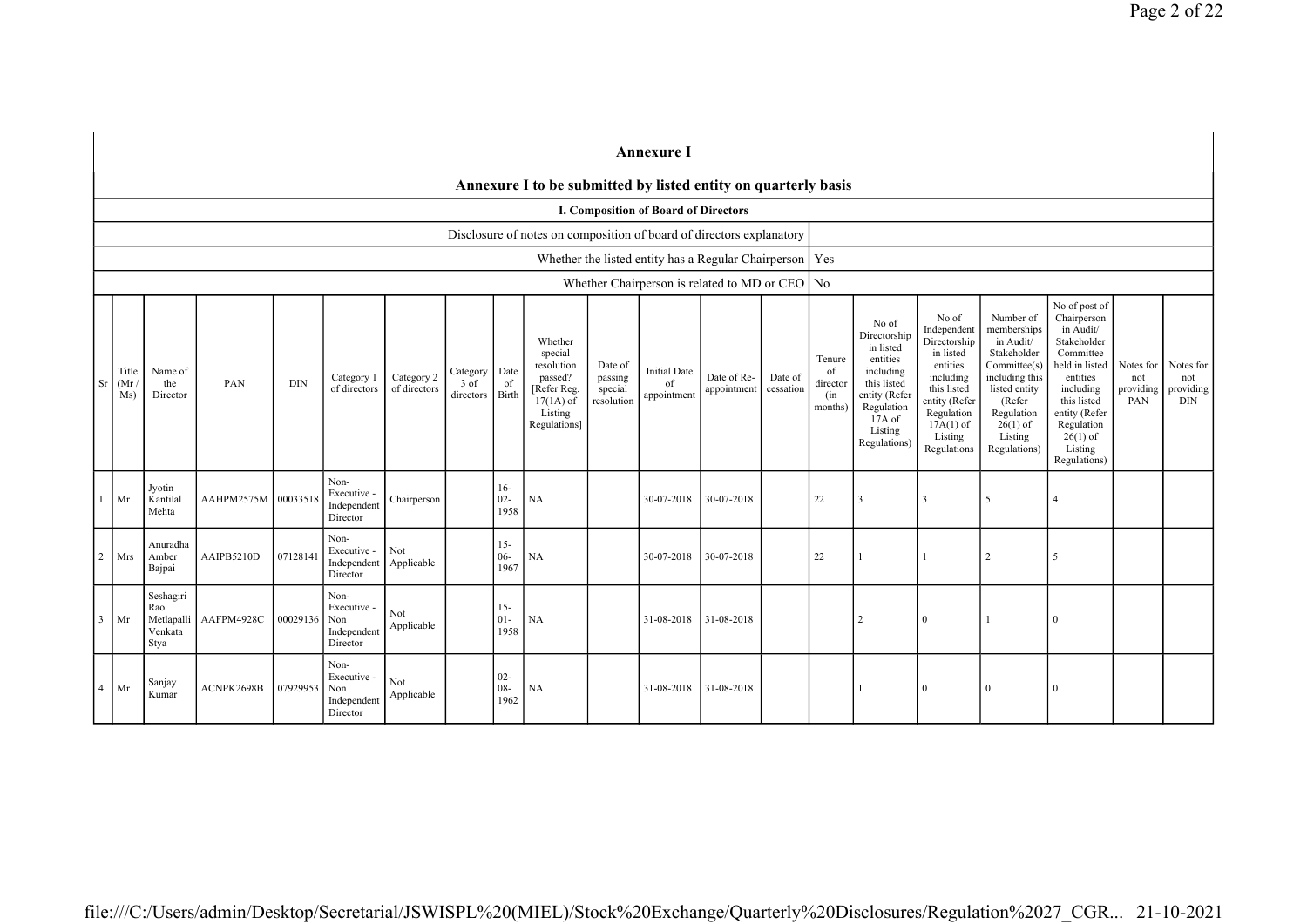|    | I. Composition of Board of Directors                |                                 |            |            |                                                       |                                 |                                 |                          |                                                                                                      |                                             |                                                                      |                            |                      |                                            |                                                                                                                                                |                                                                                                                                                                      |                                                                                                                                                                           |                                                                                                                                                   |
|----|-----------------------------------------------------|---------------------------------|------------|------------|-------------------------------------------------------|---------------------------------|---------------------------------|--------------------------|------------------------------------------------------------------------------------------------------|---------------------------------------------|----------------------------------------------------------------------|----------------------------|----------------------|--------------------------------------------|------------------------------------------------------------------------------------------------------------------------------------------------|----------------------------------------------------------------------------------------------------------------------------------------------------------------------|---------------------------------------------------------------------------------------------------------------------------------------------------------------------------|---------------------------------------------------------------------------------------------------------------------------------------------------|
|    |                                                     |                                 |            |            |                                                       |                                 |                                 |                          |                                                                                                      |                                             | Disclosure of notes on composition of board of directors explanatory |                            |                      |                                            |                                                                                                                                                |                                                                                                                                                                      |                                                                                                                                                                           |                                                                                                                                                   |
|    | Whether the listed entity has a Regular Chairperson |                                 |            |            |                                                       |                                 |                                 |                          |                                                                                                      |                                             |                                                                      |                            |                      |                                            |                                                                                                                                                |                                                                                                                                                                      |                                                                                                                                                                           |                                                                                                                                                   |
| Sr | Title<br>(Mr)<br>Ms)                                | Name of the<br>Director         | PAN        | <b>DIN</b> | Category 1<br>of directors                            | Category<br>$2$ of<br>directors | Category<br>$3$ of<br>directors | Date<br>of<br>Birth      | Whether<br>special<br>resolution<br>passed?<br>[Refer Reg.<br>$17(1A)$ of<br>Listing<br>Regulations] | Date of<br>passing<br>special<br>resolution | <b>Initial Date</b><br>of<br>appointment                             | Date of Re-<br>appointment | Date of<br>cessation | Tenure<br>of<br>director<br>(in<br>months) | No of<br>Directorship<br>in listed<br>entities<br>including<br>this listed<br>entity (Refer<br>Regulation<br>17A of<br>Listing<br>Regulations) | No of<br>Independent<br>Directorship<br>in listed<br>entities<br>including<br>this listed<br>entity<br>(Refer<br>Regulation<br>$17A(1)$ of<br>Listing<br>Regulations | Number of<br>memberships<br>in Audit/<br>Stakeholder<br>Committee<br>(s) including<br>this listed<br>entity (Refer<br>Regulation<br>$26(1)$ of<br>Listing<br>Regulations) | No of<br>$\mathbf 0$<br>Chairp<br>in A<br>Stakel<br>Comr<br>helo<br>list<br>enti<br>inclu<br>this 1<br>entity<br>Regul<br>26(1)<br>List<br>Regula |
| 5  | Mr                                                  | Nikhil Omprakash<br>Gahrotra    | AEIPG2582H | 01277756   | Non-<br>Executive -<br>Non<br>Independent<br>Director | Not<br>Applicable               |                                 | $08 -$<br>$07 -$<br>1979 | NA                                                                                                   |                                             | 31-08-2018                                                           | 31-08-2018                 |                      |                                            |                                                                                                                                                | $\Omega$                                                                                                                                                             | $\overline{4}$                                                                                                                                                            | $\theta$                                                                                                                                          |
| 6  | Mr                                                  | Kaushik<br>Subramaniam          | ATZPS3233K | 08190548   | Non-<br>Executive -<br>Non<br>Independent<br>Director | Not<br>Applicable               |                                 | $15 -$<br>$07 -$<br>1985 | NA                                                                                                   |                                             | 19-01-2021                                                           | 19-01-2021                 |                      |                                            |                                                                                                                                                | $\Omega$                                                                                                                                                             | $\Omega$                                                                                                                                                                  |                                                                                                                                                   |
|    | Mr                                                  | Thirukkoteeswaran<br>Mohan Babu | AEBPB2227D | 09169018   | Executive<br>Director                                 | Not<br>Applicable               |                                 | $04-$<br>$12 -$<br>1962  | NA                                                                                                   |                                             | $01 - 06 - 2021$                                                     | 01-06-2021                 |                      |                                            |                                                                                                                                                | $\Omega$                                                                                                                                                             |                                                                                                                                                                           | $\Omega$                                                                                                                                          |
| 8  | Mr                                                  | Krishna Deshika                 | ACUPD9945P | 00019307   | Non-<br>Executive -<br>Independent<br>Director        | Not<br>Applicable               |                                 | $21 -$<br>$10-$<br>1955  | NA                                                                                                   |                                             | 20-07-2020                                                           | 20-07-2020                 |                      | 58                                         |                                                                                                                                                |                                                                                                                                                                      | $\Omega$                                                                                                                                                                  |                                                                                                                                                   |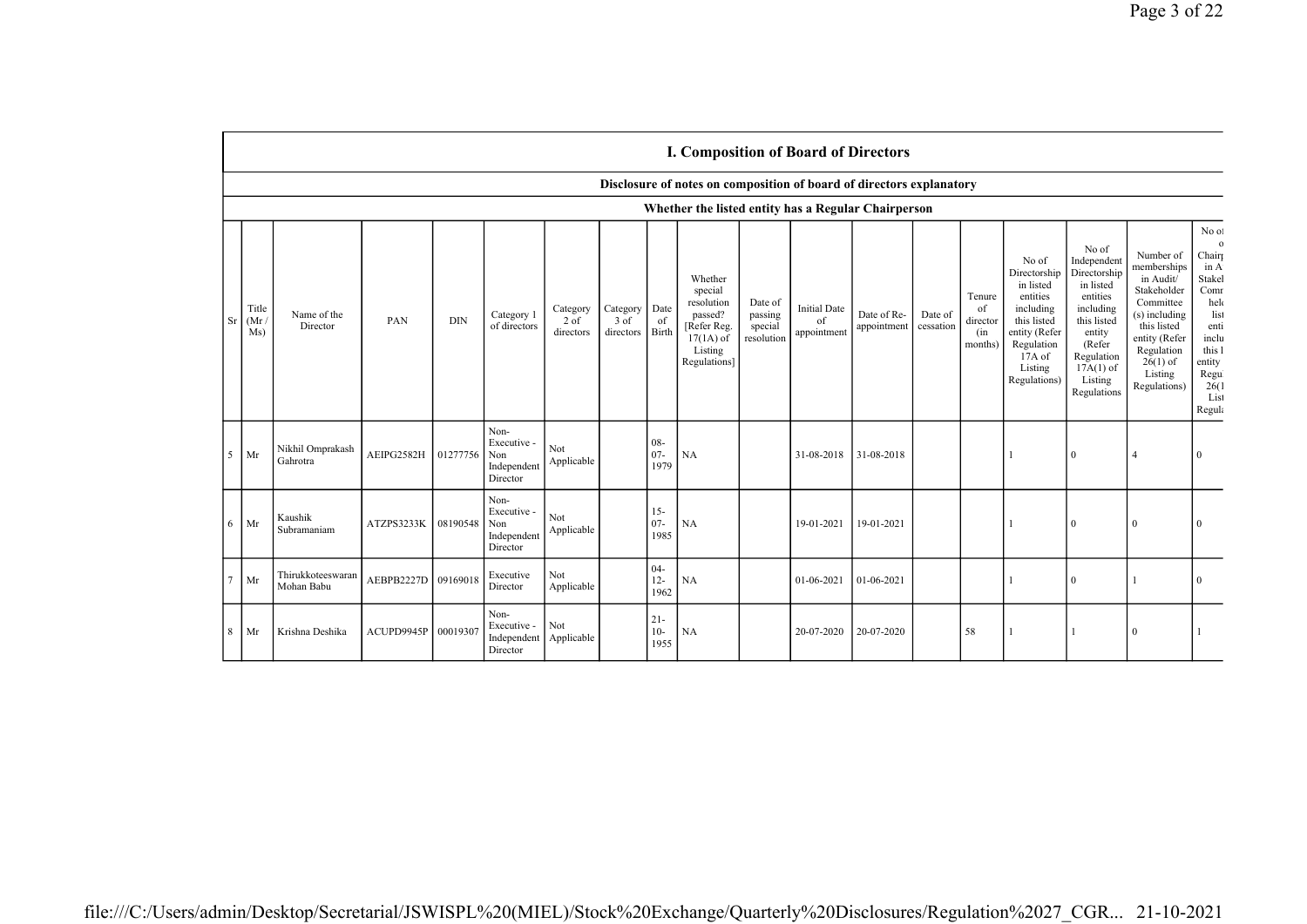|                                                             | <b>Audit Committee Details</b> |                              |                                             |                            |                        |                      |         |  |  |  |  |  |  |
|-------------------------------------------------------------|--------------------------------|------------------------------|---------------------------------------------|----------------------------|------------------------|----------------------|---------|--|--|--|--|--|--|
| Whether the Audit Committee has a Regular Chairperson   Yes |                                |                              |                                             |                            |                        |                      |         |  |  |  |  |  |  |
| Sr.                                                         | DIN<br>Number                  | Name of Committee<br>members | Category 1 of directors                     | Category 2 of<br>directors | Date of<br>Appointment | Date of<br>Cessation | Remarks |  |  |  |  |  |  |
|                                                             | 07128141                       | Anuradha Amber<br>Bajpai     | Non-Executive - Independent<br>Director     | Chairperson                | 31-08-2018             |                      |         |  |  |  |  |  |  |
| $\overline{2}$                                              | 00033518                       | Jyotin Kantilal Mehta        | Non-Executive - Independent<br>Director     | Member                     | 31-08-2018             |                      |         |  |  |  |  |  |  |
|                                                             | 01277756                       | Nikhil Omprakash<br>Gahrotra | Non-Executive - Non<br>Independent Director | Member                     | 31-08-2018             |                      |         |  |  |  |  |  |  |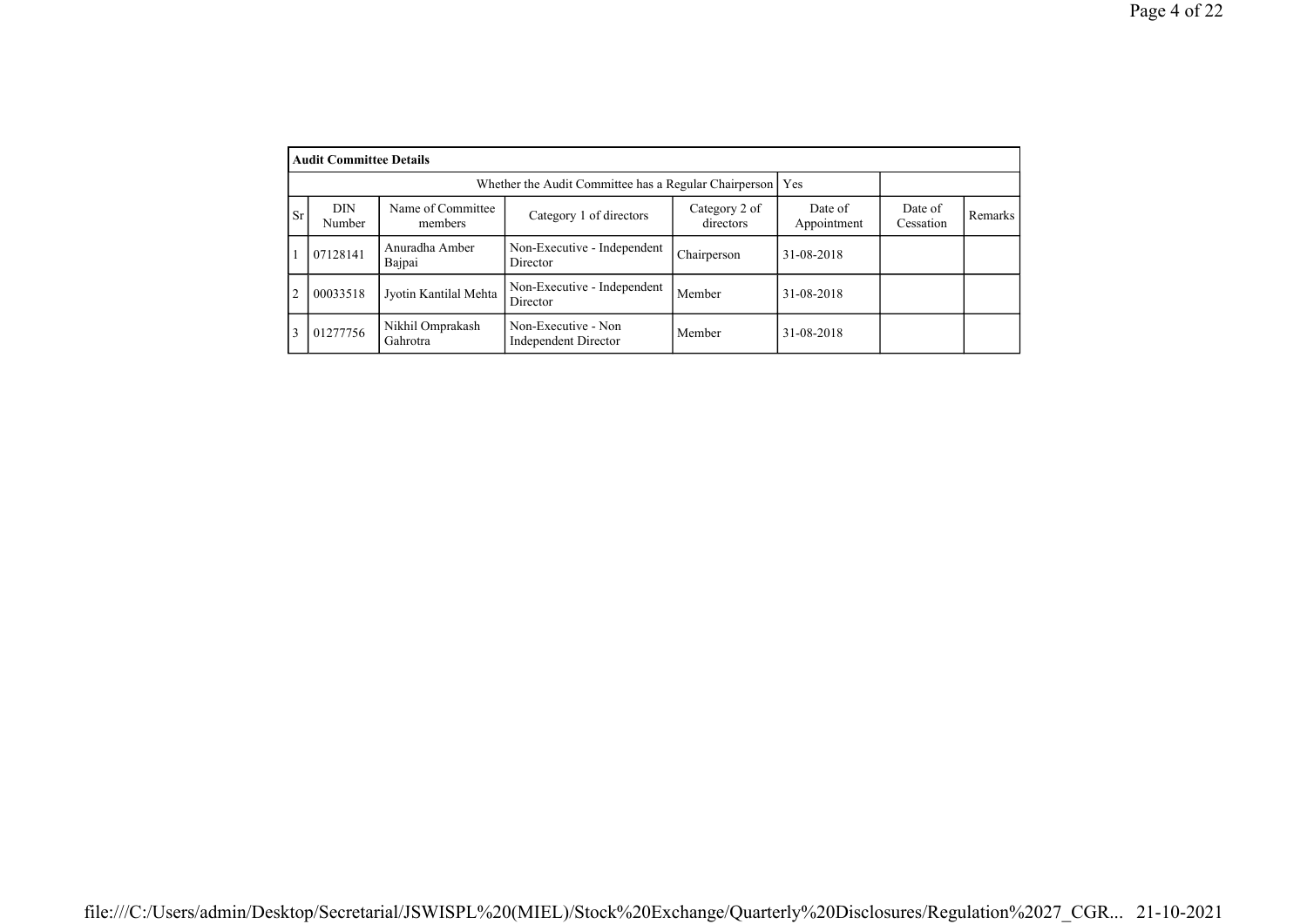|           | Nomination and remuneration committee |                                                                                   |                                             |                            |                        |                      |         |  |  |  |  |  |
|-----------|---------------------------------------|-----------------------------------------------------------------------------------|---------------------------------------------|----------------------------|------------------------|----------------------|---------|--|--|--|--|--|
|           |                                       | Whether the Nomination and remuneration committee has a Regular Chairperson   Yes |                                             |                            |                        |                      |         |  |  |  |  |  |
| <b>Sr</b> | <b>DIN</b><br>Number                  | Name of Committee<br>members                                                      | Category 1 of directors                     | Category 2 of<br>directors | Date of<br>Appointment | Date of<br>Cessation | Remarks |  |  |  |  |  |
|           | 07128141                              | Anuradha Amber<br>Bajpai                                                          | Non-Executive - Independent<br>Director     | Chairperson                | $01-06-2021$           |                      |         |  |  |  |  |  |
| 2         | 01277756                              | Nikhil Omprakash<br>Gahrotra                                                      | Non-Executive - Non<br>Independent Director | Member                     | 31-08-2018             |                      |         |  |  |  |  |  |
| 3         | 00033518                              | Jyotin Kantilal Mehta                                                             | Non-Executive - Independent<br>Director     | Member                     | 31-08-2018             |                      |         |  |  |  |  |  |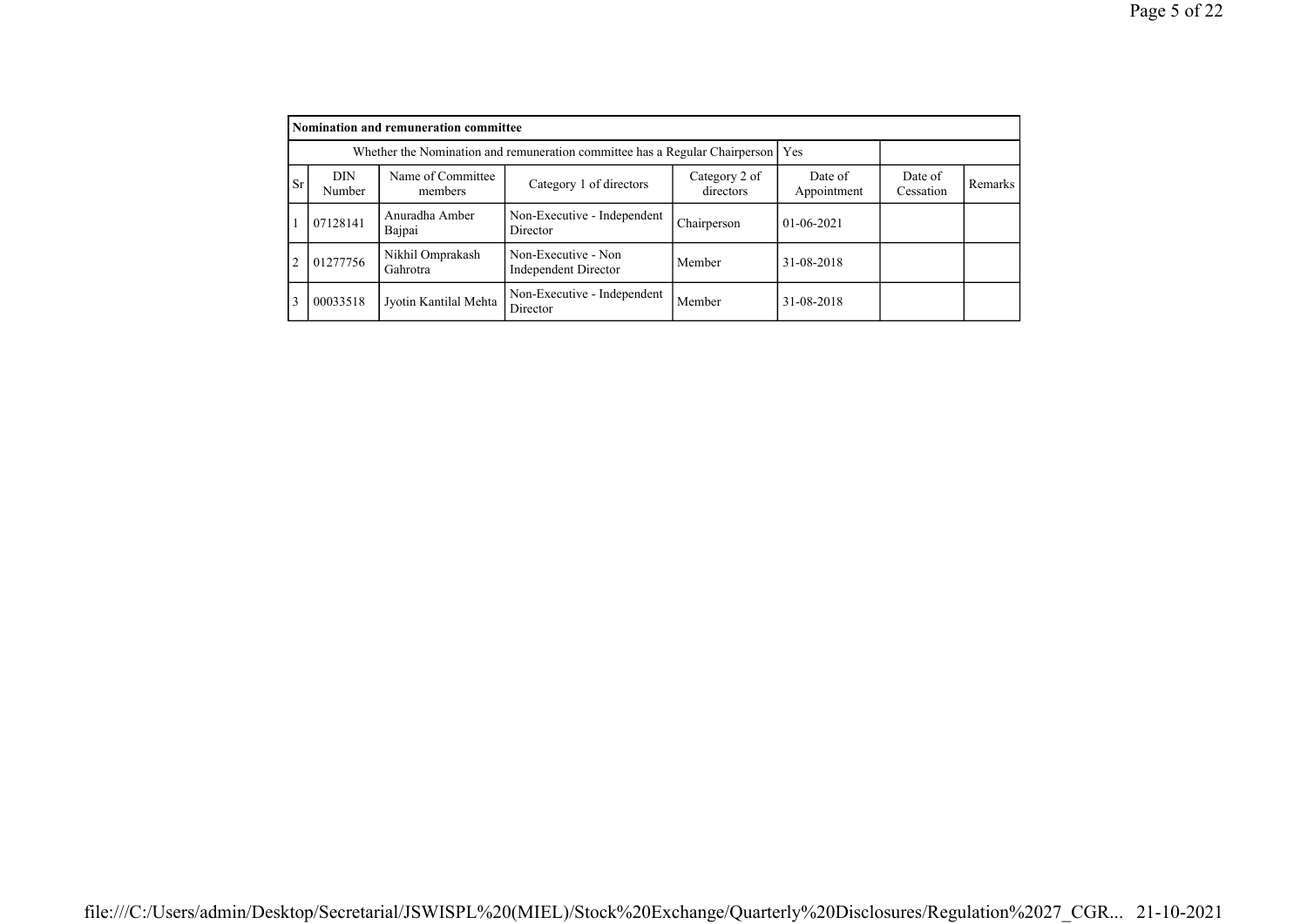|                | <b>Stakeholders Relationship Committee</b>                                      |                                 |                                             |                            |                        |                      |         |  |  |  |  |  |
|----------------|---------------------------------------------------------------------------------|---------------------------------|---------------------------------------------|----------------------------|------------------------|----------------------|---------|--|--|--|--|--|
|                | Whether the Stakeholders Relationship Committee has a Regular Chairperson   Yes |                                 |                                             |                            |                        |                      |         |  |  |  |  |  |
| <b>Sr</b>      | <b>DIN</b><br>Number                                                            | Name of Committee<br>members    | Category 1 of directors                     | Category 2 of<br>directors | Date of<br>Appointment | Date of<br>Cessation | Remarks |  |  |  |  |  |
|                | 07128141                                                                        | Anuradha Amber Bajpai           | Non-Executive -<br>Independent Director     | Chairperson                | 31-08-2018             |                      |         |  |  |  |  |  |
| $\overline{2}$ | 01277756                                                                        | Nikhil Omprakash<br>Gahrotra    | Non-Executive - Non<br>Independent Director | Member                     | 31-08-2018             |                      |         |  |  |  |  |  |
| 3              | 09169018                                                                        | Thirukkoteeswaran<br>Mohan Babu | <b>Executive Director</b>                   | Member                     | $01 - 06 - 2021$       |                      |         |  |  |  |  |  |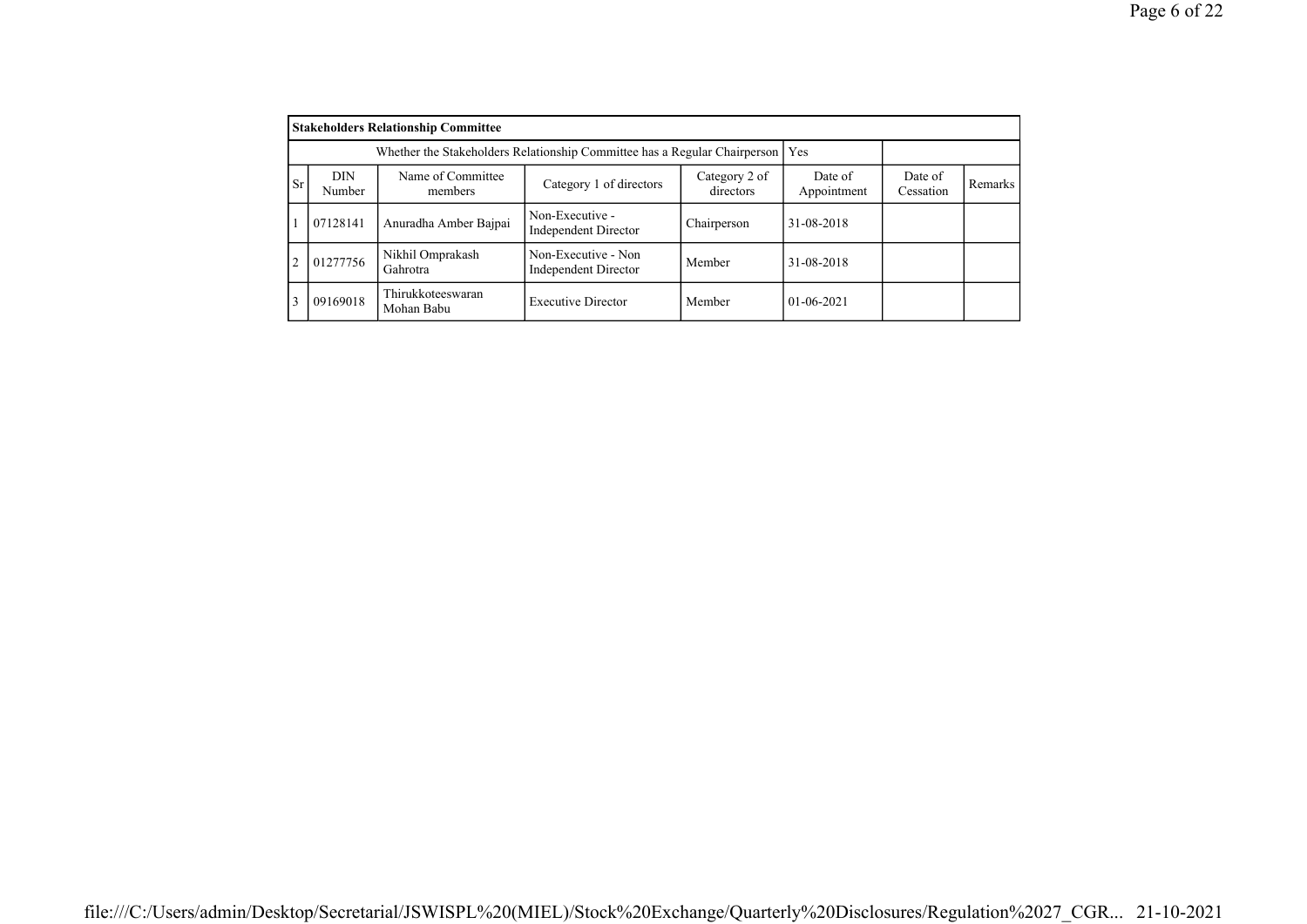|                |                      | <b>Risk Management Committee</b> |                                             |                            |                        |                      |         |
|----------------|----------------------|----------------------------------|---------------------------------------------|----------------------------|------------------------|----------------------|---------|
|                |                      |                                  |                                             |                            |                        |                      |         |
| <b>Sr</b>      | <b>DIN</b><br>Number | Name of Committee<br>members     | Category 1 of directors                     | Category 2 of<br>directors | Date of<br>Appointment | Date of<br>Cessation | Remarks |
|                | 07128141             | Anuradha Amber Bajpai            | Non-Executive -<br>Independent Director     | Member                     | $01-06-2021$           |                      |         |
| $\overline{c}$ | 01277756             | Nikhil Omprakash<br>Gahrotra     | Non-Executive - Non<br>Independent Director | Member                     | $01-06-2021$           |                      |         |
| 3              | 09169018             | Thirukkoteeswaran<br>Mohan Babu  | <b>Executive Director</b>                   | Member                     | $01-06-2021$           |                      |         |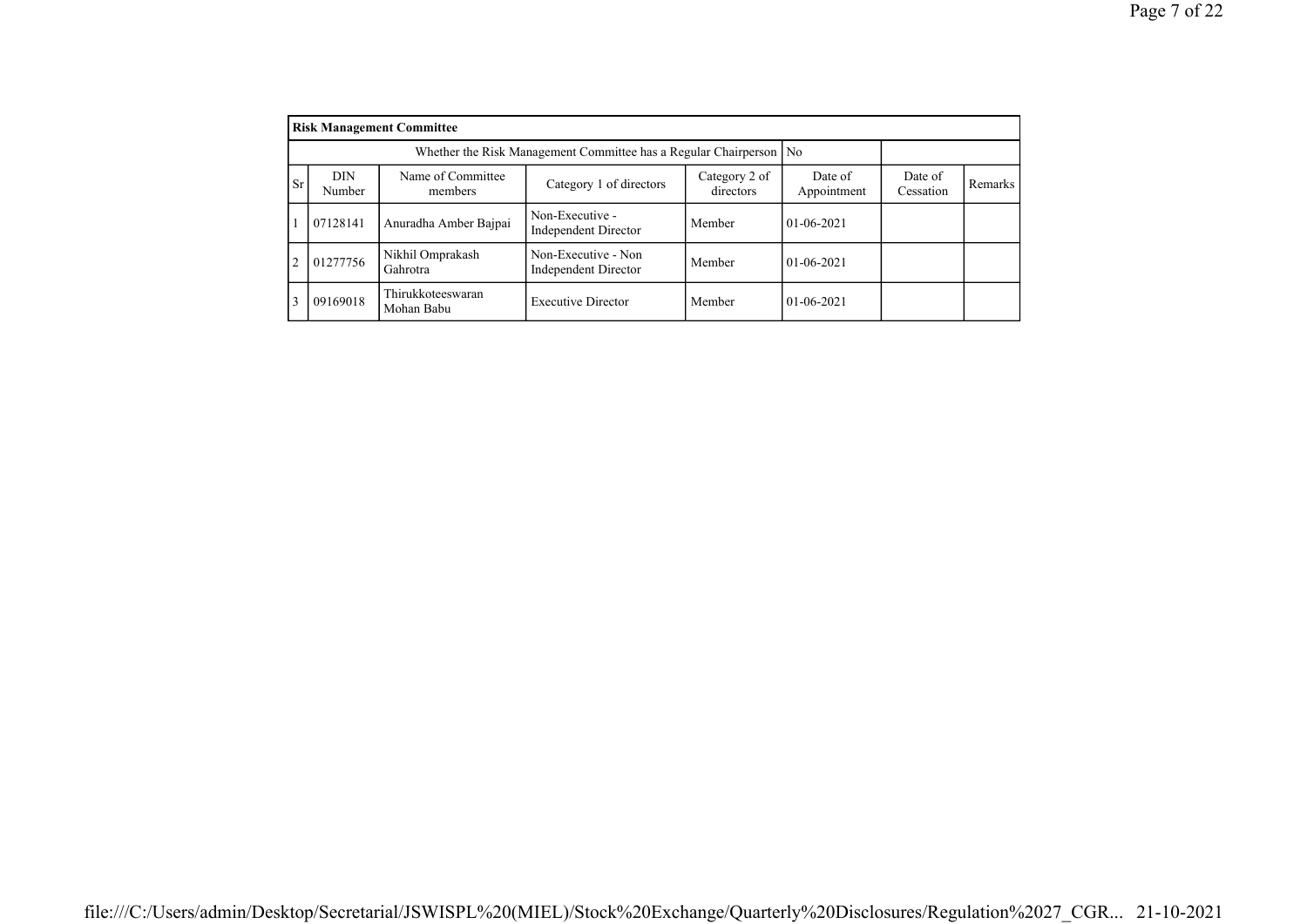|                | <b>Corporate Social Responsibility Committee</b>                                                                                        |                                 |                                             |             |                  |                      |         |  |  |  |  |  |
|----------------|-----------------------------------------------------------------------------------------------------------------------------------------|---------------------------------|---------------------------------------------|-------------|------------------|----------------------|---------|--|--|--|--|--|
|                | Whether the Corporate Social Responsibility Committee has a Regular Chairperson   Yes                                                   |                                 |                                             |             |                  |                      |         |  |  |  |  |  |
| <b>Sr</b>      | <b>DIN</b><br>Name of Committee<br>Date of<br>Category 2 of<br>Category 1 of directors<br>Appointment<br>directors<br>Number<br>members |                                 |                                             |             |                  | Date of<br>Cessation | Remarks |  |  |  |  |  |
|                | 01277756                                                                                                                                | Nikhil Omprakash<br>Gahrotra    | Non-Executive - Non<br>Independent Director | Chairperson | 15-10-2018       |                      |         |  |  |  |  |  |
| $\overline{2}$ | 00033518                                                                                                                                | Jyotin Kantilal Mehta           | Non-Executive -<br>Independent Director     | Member      | 15-10-2018       |                      |         |  |  |  |  |  |
| 3              | 09169018                                                                                                                                | Thirukkoteeswaran<br>Mohan Babu | <b>Executive Director</b>                   | Member      | $01 - 06 - 2021$ |                      |         |  |  |  |  |  |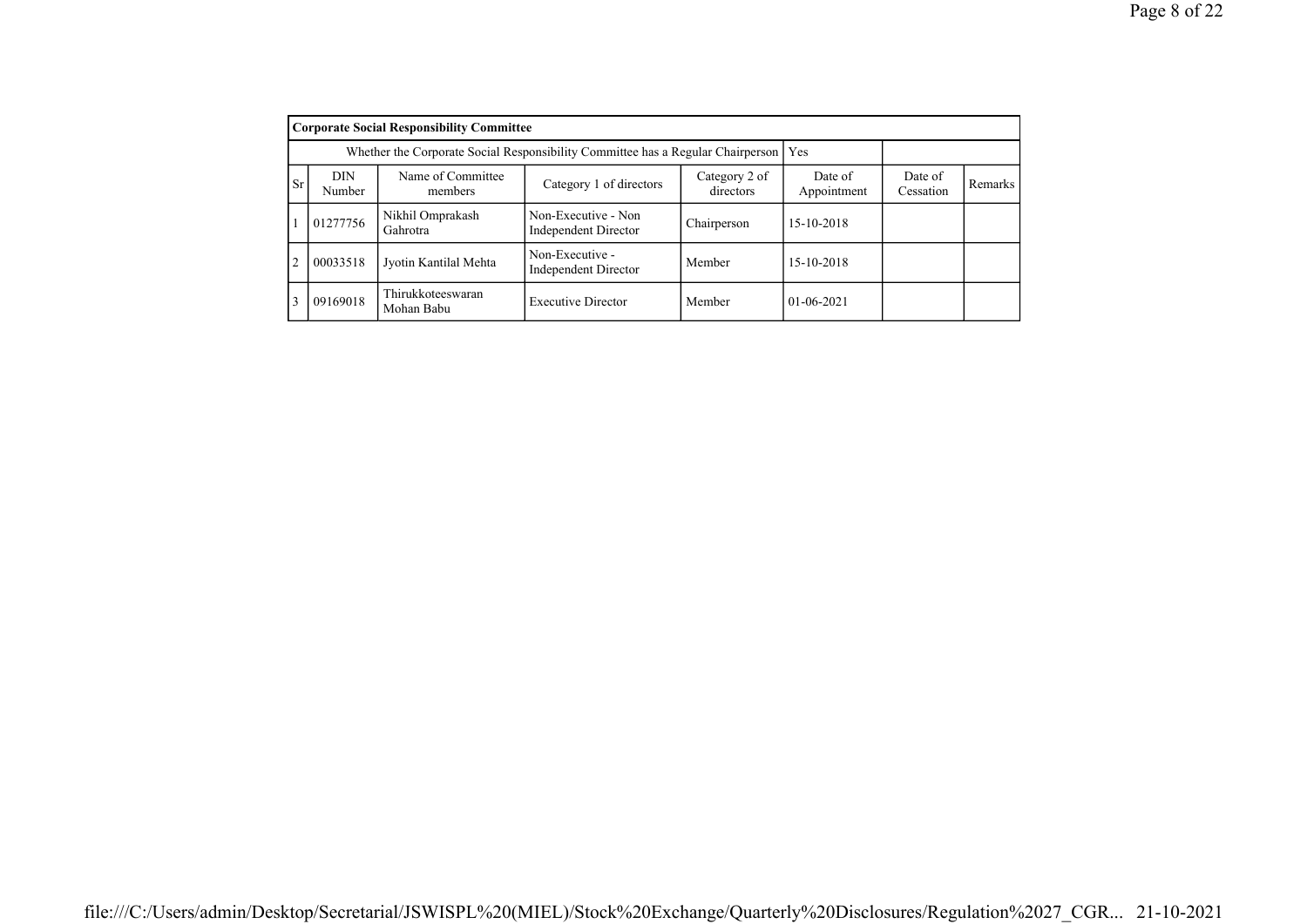|  | <b>Other Committee</b>                                                                                                              |  |  |  |  |  |  |  |  |
|--|-------------------------------------------------------------------------------------------------------------------------------------|--|--|--|--|--|--|--|--|
|  | Sr   DIN Number   Name of Committee members   Name of other committee   Category 1 of directors   Category 2 of directors   Remarks |  |  |  |  |  |  |  |  |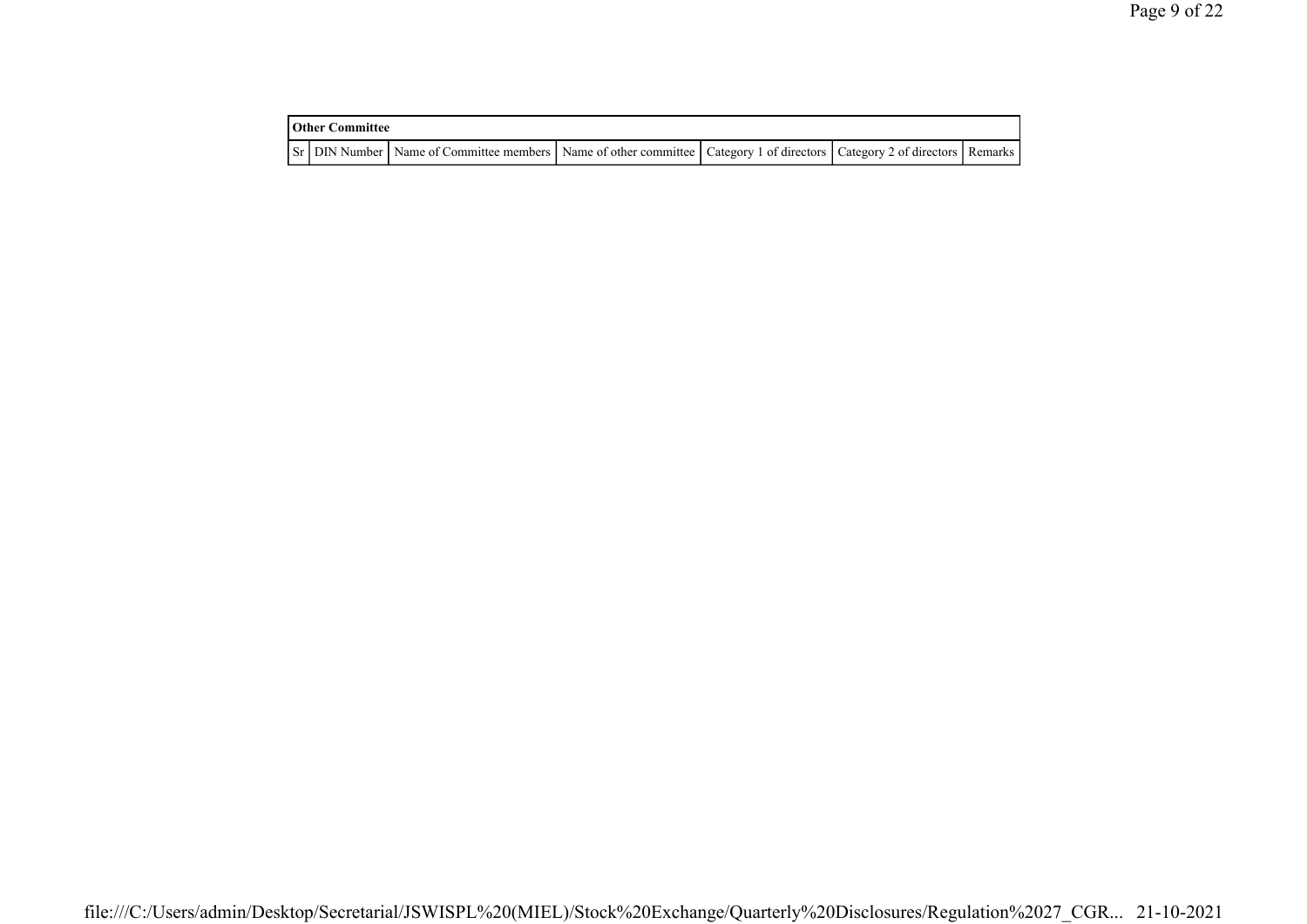|                | <b>Annexure 1</b>                                                   |                                                               |                                                                      |                                       |                                                     |                                                                         |                                                           |  |  |  |  |  |  |  |
|----------------|---------------------------------------------------------------------|---------------------------------------------------------------|----------------------------------------------------------------------|---------------------------------------|-----------------------------------------------------|-------------------------------------------------------------------------|-----------------------------------------------------------|--|--|--|--|--|--|--|
|                | <b>Annexure 1</b>                                                   |                                                               |                                                                      |                                       |                                                     |                                                                         |                                                           |  |  |  |  |  |  |  |
|                | <b>III. Meeting of Board of Directors</b>                           |                                                               |                                                                      |                                       |                                                     |                                                                         |                                                           |  |  |  |  |  |  |  |
|                | Disclosure of notes on meeting of<br>board of directors explanatory |                                                               |                                                                      |                                       |                                                     |                                                                         |                                                           |  |  |  |  |  |  |  |
| <b>Sr</b>      | $Date(s)$ of<br>meeting (if<br>any) in the<br>previous<br>quarter   | $Date(s)$ of<br>meeting (if<br>any) in the<br>current quarter | Maximum gap<br>between any two<br>consecutive (in<br>number of days) | Notes for<br>not<br>providing<br>Date | Whether<br>requirement of<br>Quorum met<br>(Yes/No) | Number of Directors<br>present* (other than<br>Independent<br>Director) | No. of Independent<br>Directors attending<br>the meeting* |  |  |  |  |  |  |  |
|                | 12-04-2021                                                          |                                                               |                                                                      |                                       | Yes                                                 | 4                                                                       | 3                                                         |  |  |  |  |  |  |  |
| $\overline{2}$ | 12-05-2021                                                          |                                                               | 29                                                                   |                                       | Yes                                                 | 4                                                                       | 3                                                         |  |  |  |  |  |  |  |
| 3              |                                                                     | 12-07-2021                                                    | 60                                                                   |                                       | Yes                                                 | 5                                                                       | 2                                                         |  |  |  |  |  |  |  |
| $\overline{4}$ |                                                                     | 20-07-2021                                                    |                                                                      |                                       | Yes                                                 | 5                                                                       | 3                                                         |  |  |  |  |  |  |  |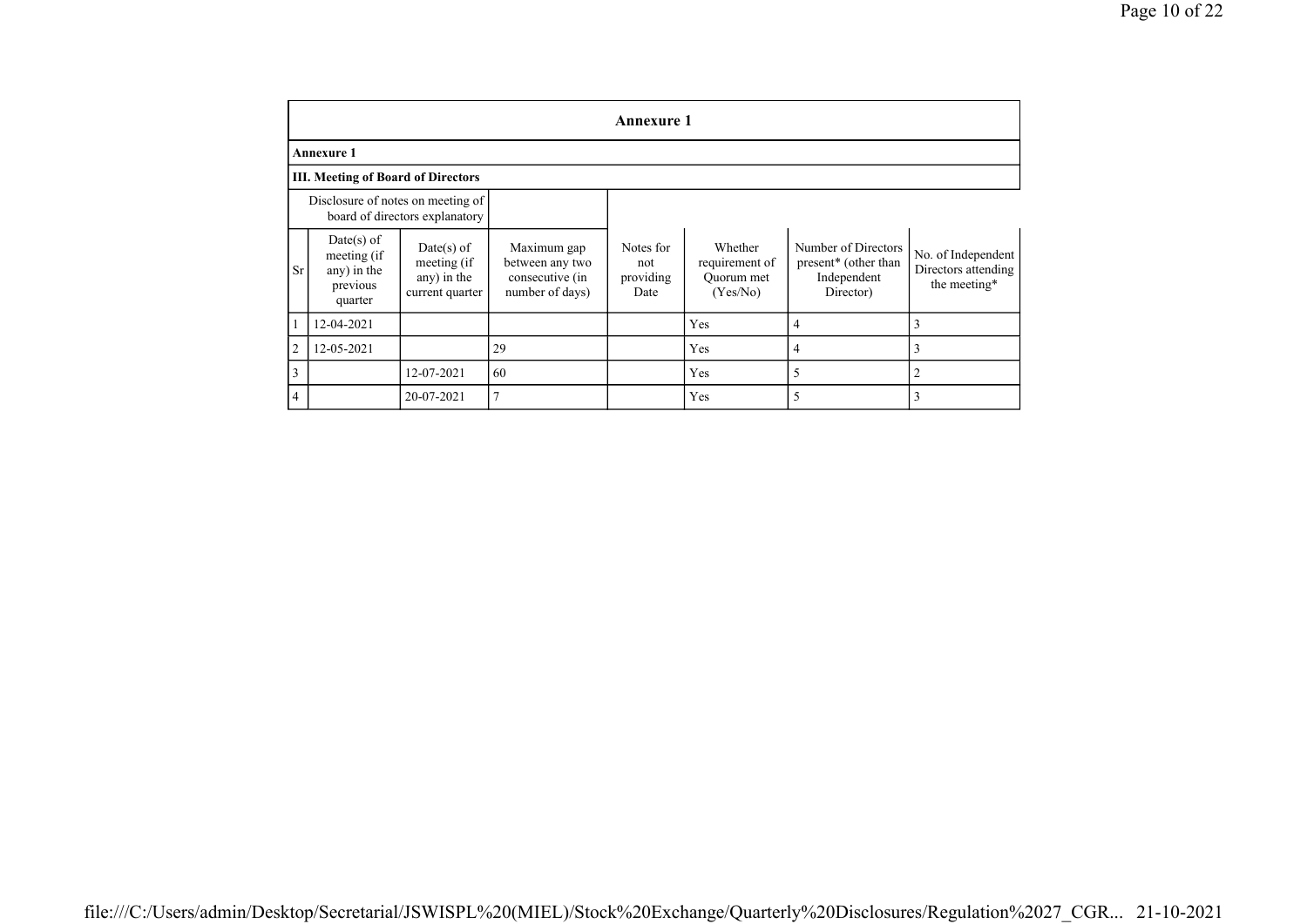|                | <b>Annexure 1</b>                              |                                                                                                                |                                                                         |                               |                                       |                                                          |                                                                                      |                                                                        |  |  |  |  |  |  |
|----------------|------------------------------------------------|----------------------------------------------------------------------------------------------------------------|-------------------------------------------------------------------------|-------------------------------|---------------------------------------|----------------------------------------------------------|--------------------------------------------------------------------------------------|------------------------------------------------------------------------|--|--|--|--|--|--|
|                | <b>IV. Meeting of Committees</b>               |                                                                                                                |                                                                         |                               |                                       |                                                          |                                                                                      |                                                                        |  |  |  |  |  |  |
|                |                                                |                                                                                                                |                                                                         |                               |                                       | Disclosure of notes on meeting of committees explanatory |                                                                                      |                                                                        |  |  |  |  |  |  |
| <b>Sr</b>      | Name of<br>Committee                           | Date(s) of meeting<br>(Enter dates of<br>Previous quarter<br>and Current quarter<br>in chronological<br>order) | Maximum gap<br>between any<br>two consecutive<br>(in number of<br>days) | Name of<br>other<br>committee | Reson for<br>not<br>providing<br>date | Whether<br>requirement of<br>Quorum met<br>(Yes/No)      | Number of<br><b>Directors</b><br>present* (other<br>than<br>Independent<br>Director) | No. of<br>Independent<br><b>Directors</b><br>attending the<br>meeting* |  |  |  |  |  |  |
| $\mathbf{1}$   | Audit<br>Committee                             | 07-05-2021                                                                                                     |                                                                         |                               |                                       | Yes                                                      |                                                                                      | $\overline{c}$                                                         |  |  |  |  |  |  |
| $\overline{c}$ | Audit<br>Committee                             | 12-05-2021                                                                                                     | 4                                                                       |                               |                                       | Yes                                                      |                                                                                      | $\overline{c}$                                                         |  |  |  |  |  |  |
| 3              | Audit<br>Committee                             | 20-07-2021                                                                                                     | 68                                                                      |                               |                                       | Yes                                                      |                                                                                      | $\overline{2}$                                                         |  |  |  |  |  |  |
| $\overline{4}$ | Audit<br>Committee                             | 18-08-2021                                                                                                     | 28                                                                      |                               |                                       | Yes                                                      |                                                                                      | $\overline{2}$                                                         |  |  |  |  |  |  |
| 5              | Audit<br>Committee                             | 28-09-2021                                                                                                     | 40                                                                      |                               |                                       | Yes                                                      |                                                                                      | $\overline{2}$                                                         |  |  |  |  |  |  |
| 6              | Nomination<br>and<br>remuneration<br>committee | 06-05-2021                                                                                                     |                                                                         |                               |                                       | Yes                                                      |                                                                                      | $\overline{c}$                                                         |  |  |  |  |  |  |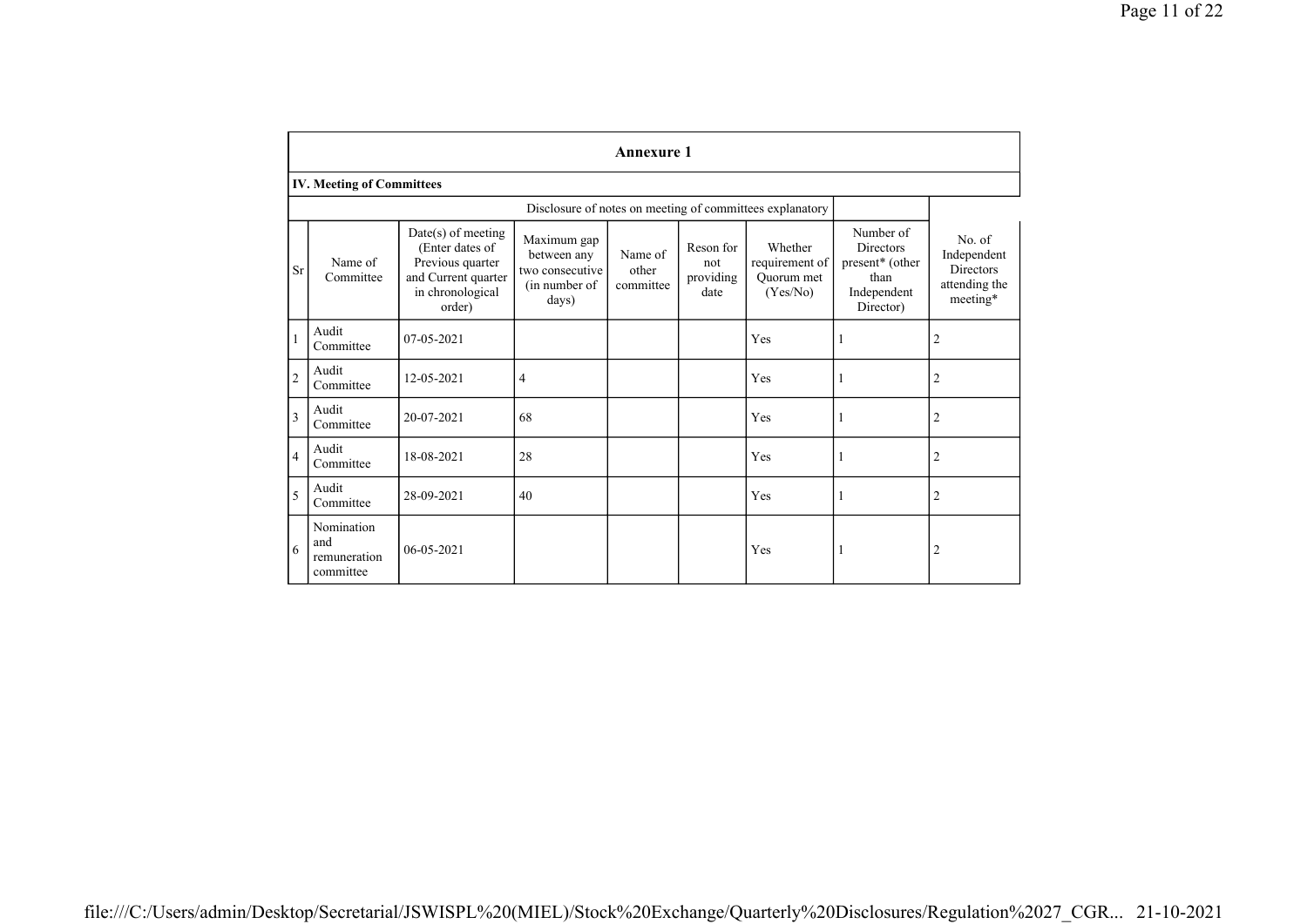|                | <b>Annexure 1</b>                                |                                                                                                                  |                                                                         |                               |                                       |                                                     |                                                                                                  |                                                                        |  |  |  |  |  |  |
|----------------|--------------------------------------------------|------------------------------------------------------------------------------------------------------------------|-------------------------------------------------------------------------|-------------------------------|---------------------------------------|-----------------------------------------------------|--------------------------------------------------------------------------------------------------|------------------------------------------------------------------------|--|--|--|--|--|--|
|                | <b>IV. Meeting of Committees</b>                 |                                                                                                                  |                                                                         |                               |                                       |                                                     |                                                                                                  |                                                                        |  |  |  |  |  |  |
| Sr             | Name of<br>Committee                             | $Date(s)$ of meeting<br>(Enter dates of<br>Previous quarter<br>and Current quarter<br>in chronological<br>order) | Maximum gap<br>between any<br>two consecutive<br>(in number of<br>days) | Name of<br>other<br>committee | Reson for<br>not<br>providing<br>date | Whether<br>requirement of<br>Quorum met<br>(Yes/No) | Number of<br><b>Directors</b><br>present <sup>*</sup> (other<br>than<br>Independent<br>Director) | No. of<br>Independent<br><b>Directors</b><br>attending the<br>meeting* |  |  |  |  |  |  |
| $\overline{7}$ | Nomination<br>and<br>remuneration<br>committee   | 20-07-2021                                                                                                       |                                                                         |                               |                                       | Yes                                                 |                                                                                                  | $\overline{2}$                                                         |  |  |  |  |  |  |
| 8              | <b>Stakeholders</b><br>Relationship<br>Committee | 20-07-2021                                                                                                       |                                                                         |                               |                                       | Yes                                                 | 2                                                                                                |                                                                        |  |  |  |  |  |  |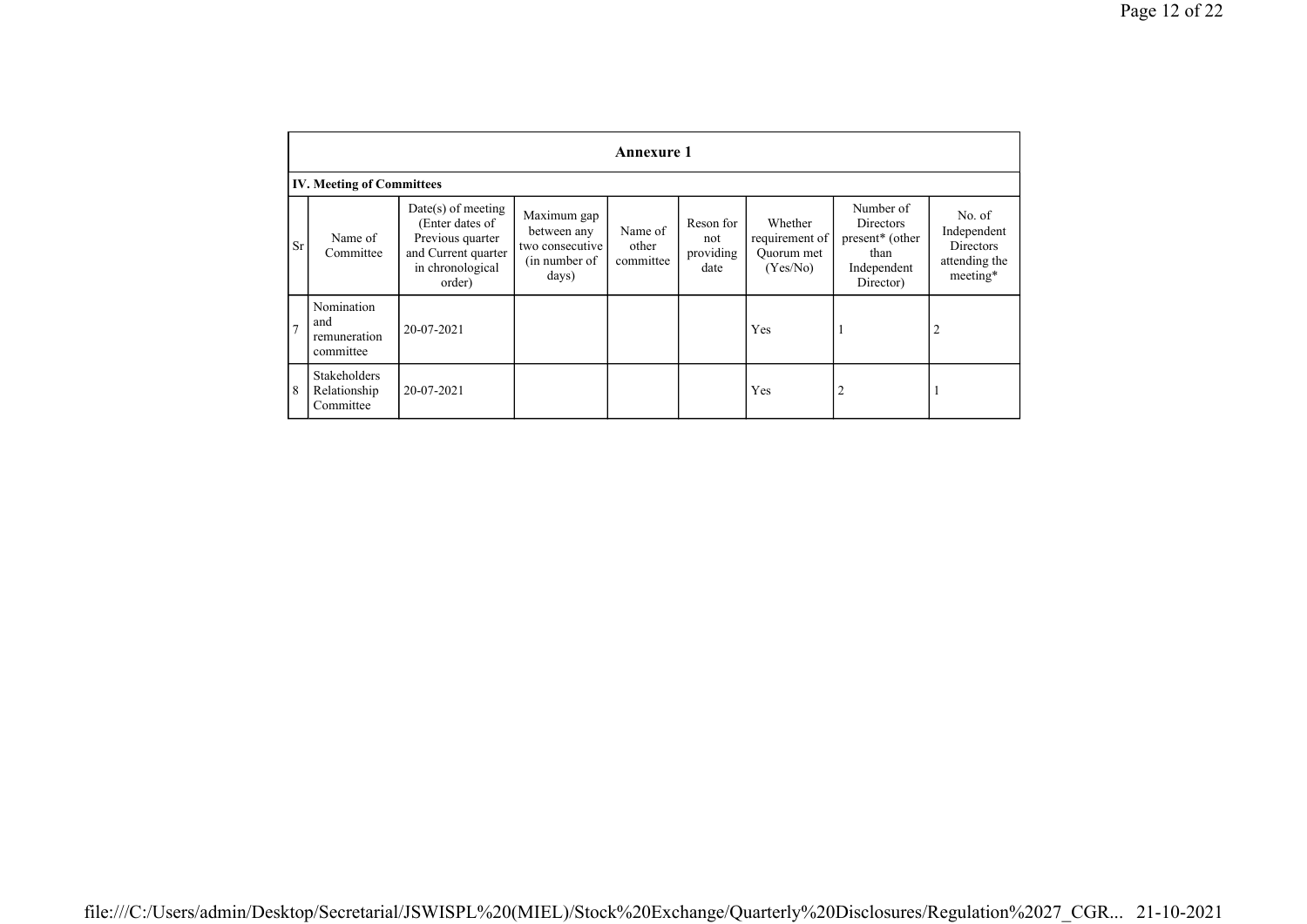|                | Annexure 1                                                                                                |                                  |                                                                    |  |  |
|----------------|-----------------------------------------------------------------------------------------------------------|----------------------------------|--------------------------------------------------------------------|--|--|
|                | <b>V. Related Party Transactions</b>                                                                      |                                  |                                                                    |  |  |
| Sr             | Subject                                                                                                   | Compliance status<br>(Yes/No/NA) | If status is "No" details of non-<br>compliance may be given here. |  |  |
|                | Whether prior approval of audit committee obtained                                                        | Yes                              |                                                                    |  |  |
| $\overline{2}$ | Whether shareholder approval obtained for material RPT                                                    | Yes                              |                                                                    |  |  |
| $\overline{3}$ | Whether details of RPT entered into pursuant to omnibus approval<br>have been reviewed by Audit Committee | Yes                              |                                                                    |  |  |
|                | Disclosure of notes of material transaction with related party<br>Textual Information(1)                  |                                  |                                                                    |  |  |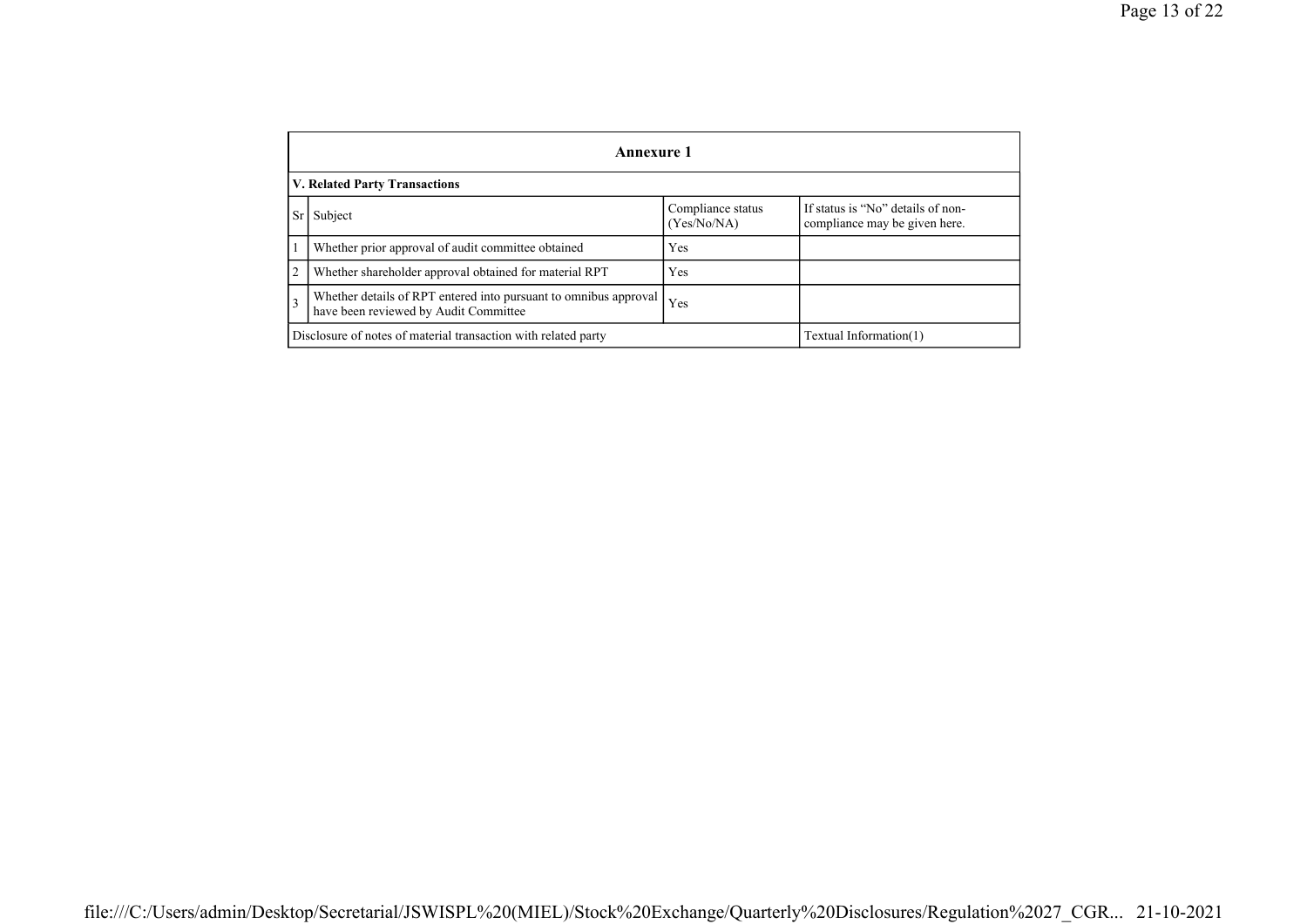| <b>Text Block</b>      |                                                                                                                                                                                                                                                                                                                                                                                                               |  |
|------------------------|---------------------------------------------------------------------------------------------------------------------------------------------------------------------------------------------------------------------------------------------------------------------------------------------------------------------------------------------------------------------------------------------------------------|--|
| Textual Information(1) | During the quarter ended 30 September, 2021, the Company had material related party transactions with<br>JSW Steel Limited for an amount aggregating to Rs. 287.88 crores and with JSW Steel Italy Piombino<br>S.P.A., for an amount aggregating to Rs. 275.53 crores. These related party transactions were within the<br>limits of the material related party transactions as approved by the shareholders. |  |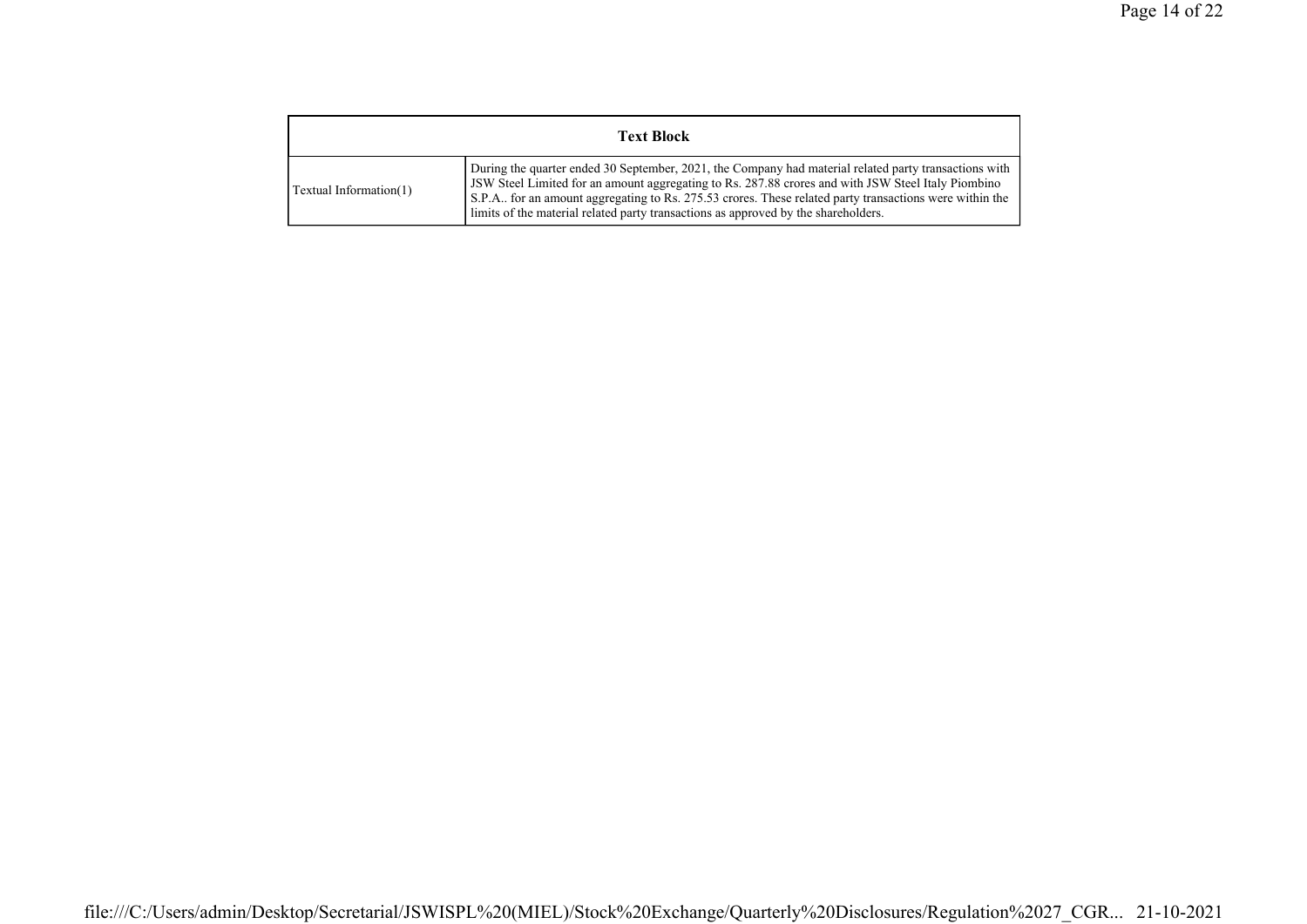|                | Annexure 1                                                                                                                                                                                                      |                               |  |  |
|----------------|-----------------------------------------------------------------------------------------------------------------------------------------------------------------------------------------------------------------|-------------------------------|--|--|
|                | <b>VI. Affirmations</b>                                                                                                                                                                                         |                               |  |  |
| Sr             | Subject                                                                                                                                                                                                         | Compliance status<br>(Yes/No) |  |  |
| 1              | The composition of Board of Directors is in terms of SEBI (Listing obligations and disclosure requirements)<br>Regulations, 2015                                                                                | Yes                           |  |  |
| $\overline{2}$ | The composition of the following committees is in terms of SEBI(Listing obligations and disclosure<br>requirements) Regulations, 2015 a. Audit Committee                                                        | Yes                           |  |  |
| 3              | The composition of the following committees is in terms of SEBI(Listing obligations and disclosure<br>requirements) Regulations, 2015. b. Nomination & remuneration committee                                   | Yes                           |  |  |
| $\overline{4}$ | The composition of the following committees is in terms of SEBI(Listing obligations and disclosure<br>requirements) Regulations, 2015. c. Stakeholders relationship committee                                   | Yes                           |  |  |
| 5              | The composition of the following committees is in terms of SEBI(Listing obligations and disclosure<br>requirements) Regulations, 2015. d. Risk management committee (applicable to the top 500 listed entities) | Yes                           |  |  |
| 6              | The committee members have been made aware of their powers, role and responsibilities as specified in SEBI<br>(Listing obligations and disclosure requirements) Regulations, 2015.                              | Yes                           |  |  |
| $\overline{7}$ | The meetings of the board of directors and the above committees have been conducted in the manner as specified<br>in SEBI (Listing obligations and disclosure requirements) Regulations, 2015.                  | Yes                           |  |  |
| 8              | This report and/or the report submitted in the previous quarter has been placed before Board of Directors.                                                                                                      | Yes                           |  |  |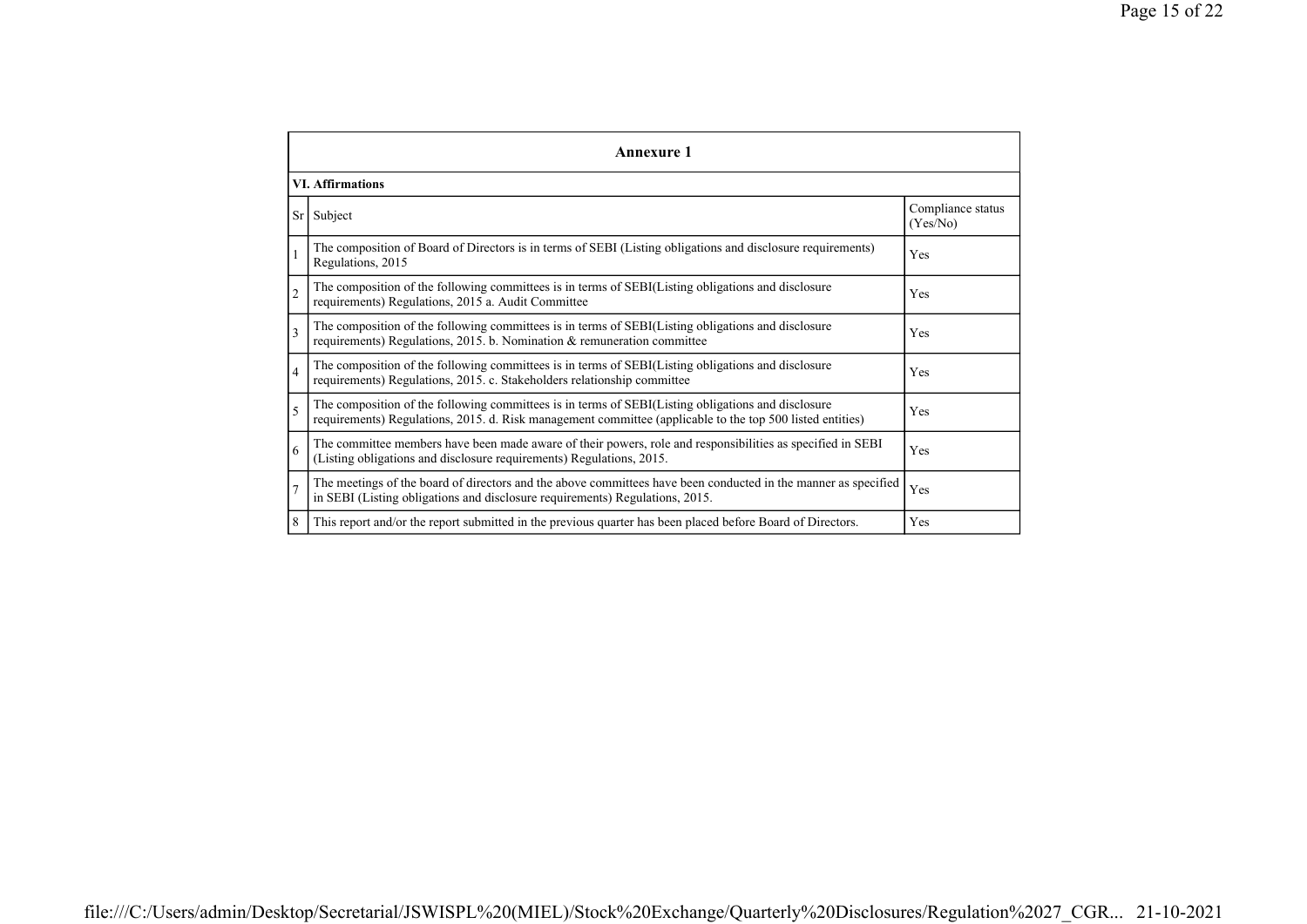|           | <b>Annexure 1</b> |                                          |  |
|-----------|-------------------|------------------------------------------|--|
| <b>Sr</b> | Subject           | Compliance status                        |  |
|           | Name of signatory | Ajay Kadhao                              |  |
|           | Designation       | Company Secretary and Compliance Officer |  |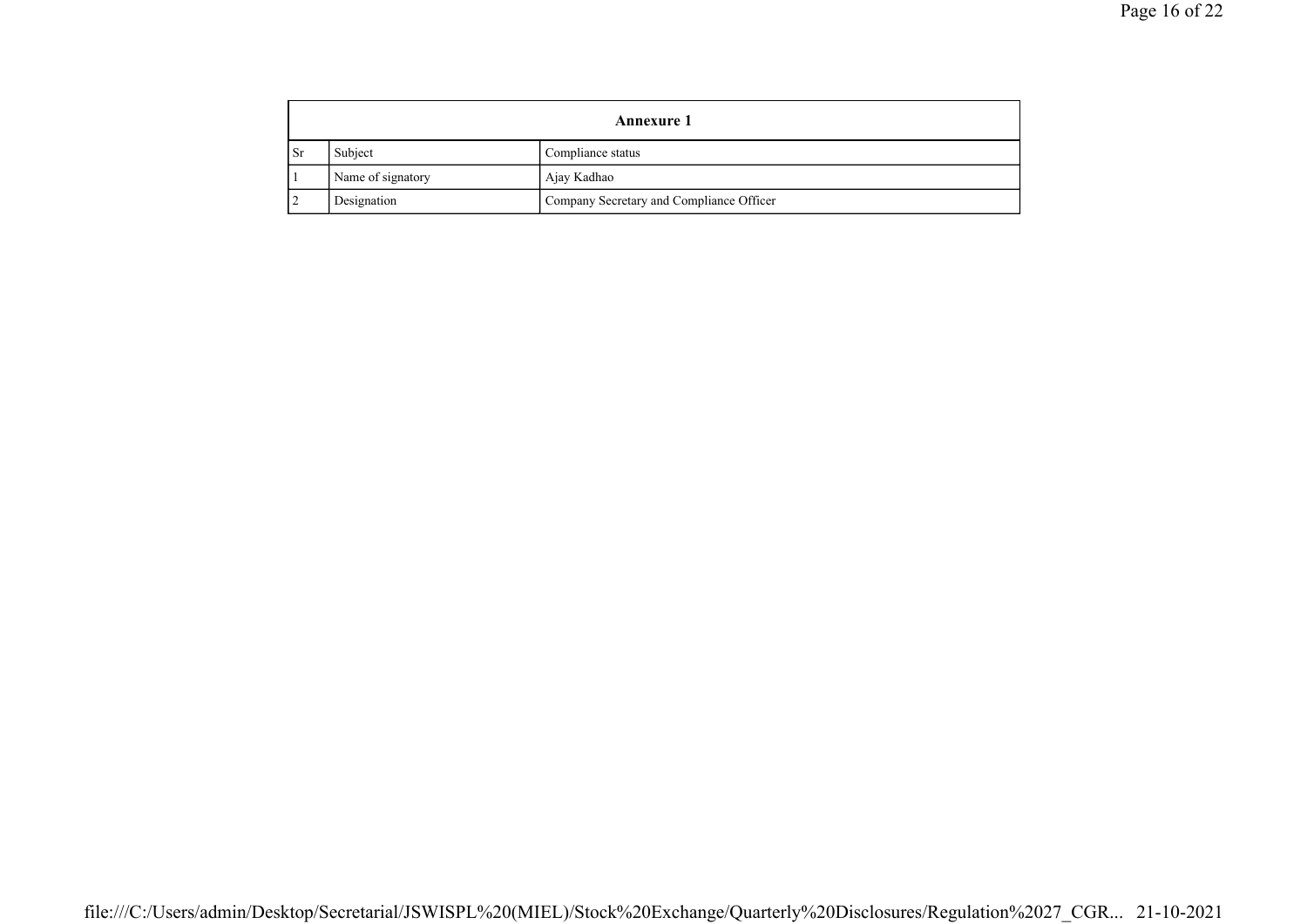Text Block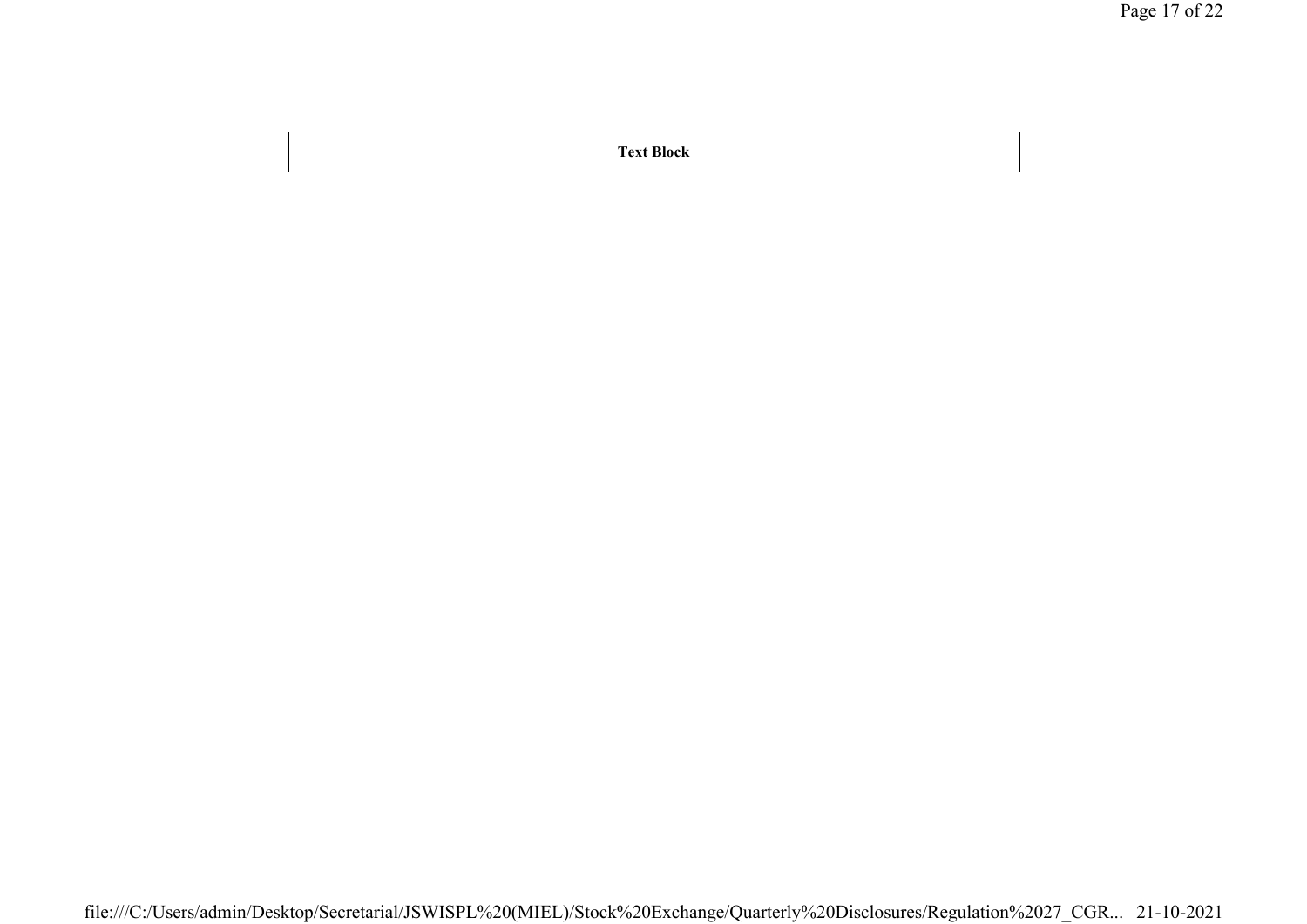|                | <b>Annexure III</b>                                                                                                                                                                  |                                              |                                  |                                                                      |  |
|----------------|--------------------------------------------------------------------------------------------------------------------------------------------------------------------------------------|----------------------------------------------|----------------------------------|----------------------------------------------------------------------|--|
|                | <b>III.</b> Affirmations                                                                                                                                                             |                                              |                                  |                                                                      |  |
| Sr.            | Particulars                                                                                                                                                                          | Regulation<br>Number                         | Compliance status<br>(Yes/No/NA) | If status is "No" details of<br>non-compliance may be<br>given here. |  |
| 1              | Copy of the annual report including balance sheet, profit and<br>loss account, directors report, corporate governance report,<br>business responsibility report displayed on website | 46(2)                                        | Yes                              |                                                                      |  |
| $\overline{c}$ | Presence of Chairperson of Audit Committee at the Annual<br>General Meeting                                                                                                          | 18(1)(d)                                     | Yes                              |                                                                      |  |
| 3              | Presence of Chairperson of the nomination and remuneration<br>committee at the annual general meeting                                                                                | 19(3)                                        | Yes                              |                                                                      |  |
| $\overline{4}$ | Presence of Chairperson of the Stakeholder Relationship<br>committee at the annual general meeting                                                                                   | 20(3)                                        | Yes                              |                                                                      |  |
| 5              | Whether "Corporate Governance Report" disclosed in Annual<br>Report                                                                                                                  | $34(3)$ read with<br>para C of Schedule<br>V | Yes                              |                                                                      |  |
|                | Any other information to be provided                                                                                                                                                 |                                              |                                  |                                                                      |  |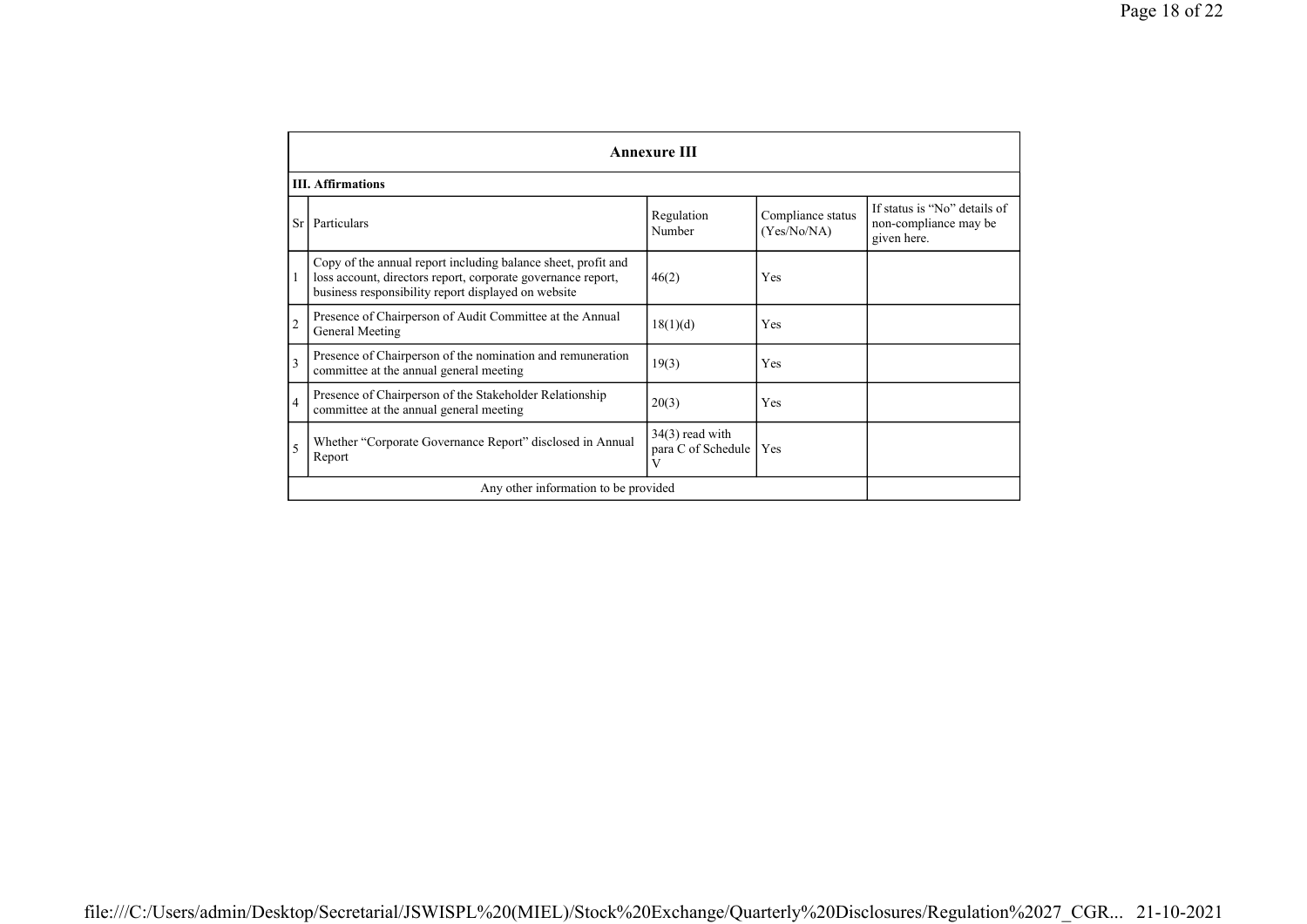|   | <b>Annexure III</b> |                                          |  |
|---|---------------------|------------------------------------------|--|
|   | Name of signatory   | Ajay Kadhao                              |  |
| ∸ | Designation         | Company Secretary and Compliance Officer |  |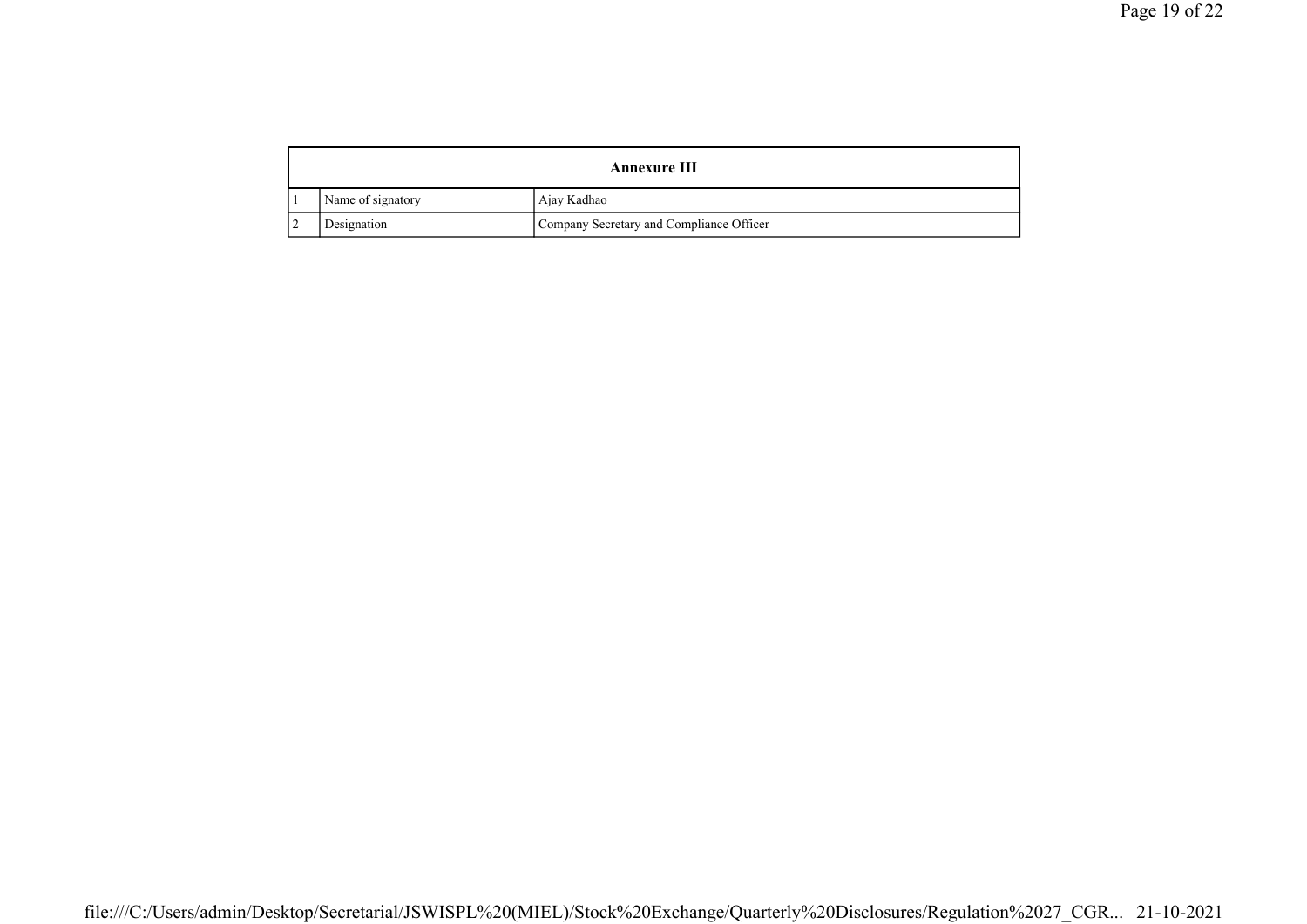| <b>Additional Half yearly Disclosure</b> |                        |  |  |
|------------------------------------------|------------------------|--|--|
| Applicability of disclosure              | Not Applicable         |  |  |
| Reason for Non Applicability             | Textual Information(1) |  |  |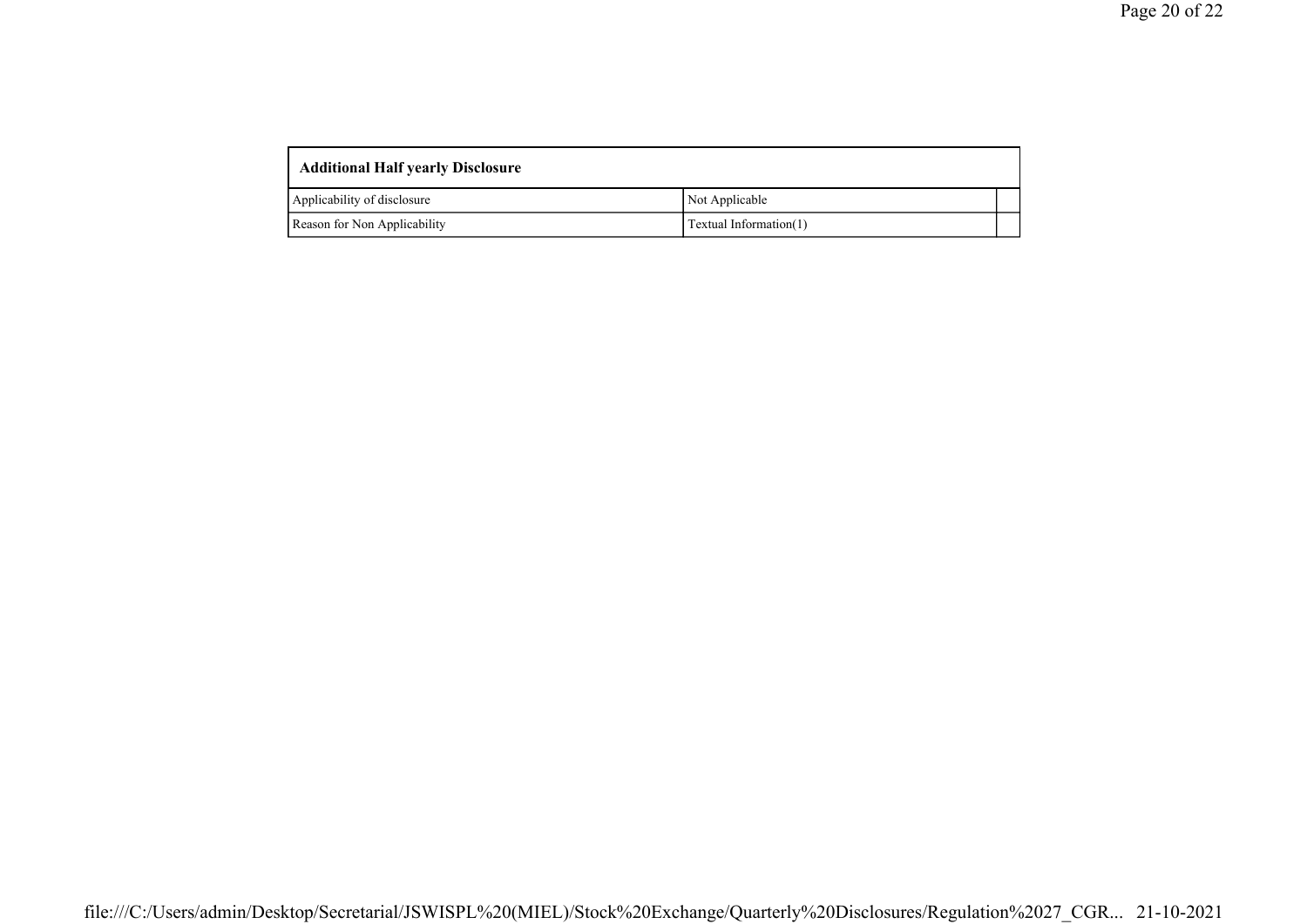| <b>Signatory Details</b> |                                          |
|--------------------------|------------------------------------------|
| Name of signatory        | Ajay Kadhao                              |
| Designation of person    | Company Secretary and Compliance Officer |
| Place                    | Mumbai                                   |
| Date                     | $21 - 10 - 2021$                         |